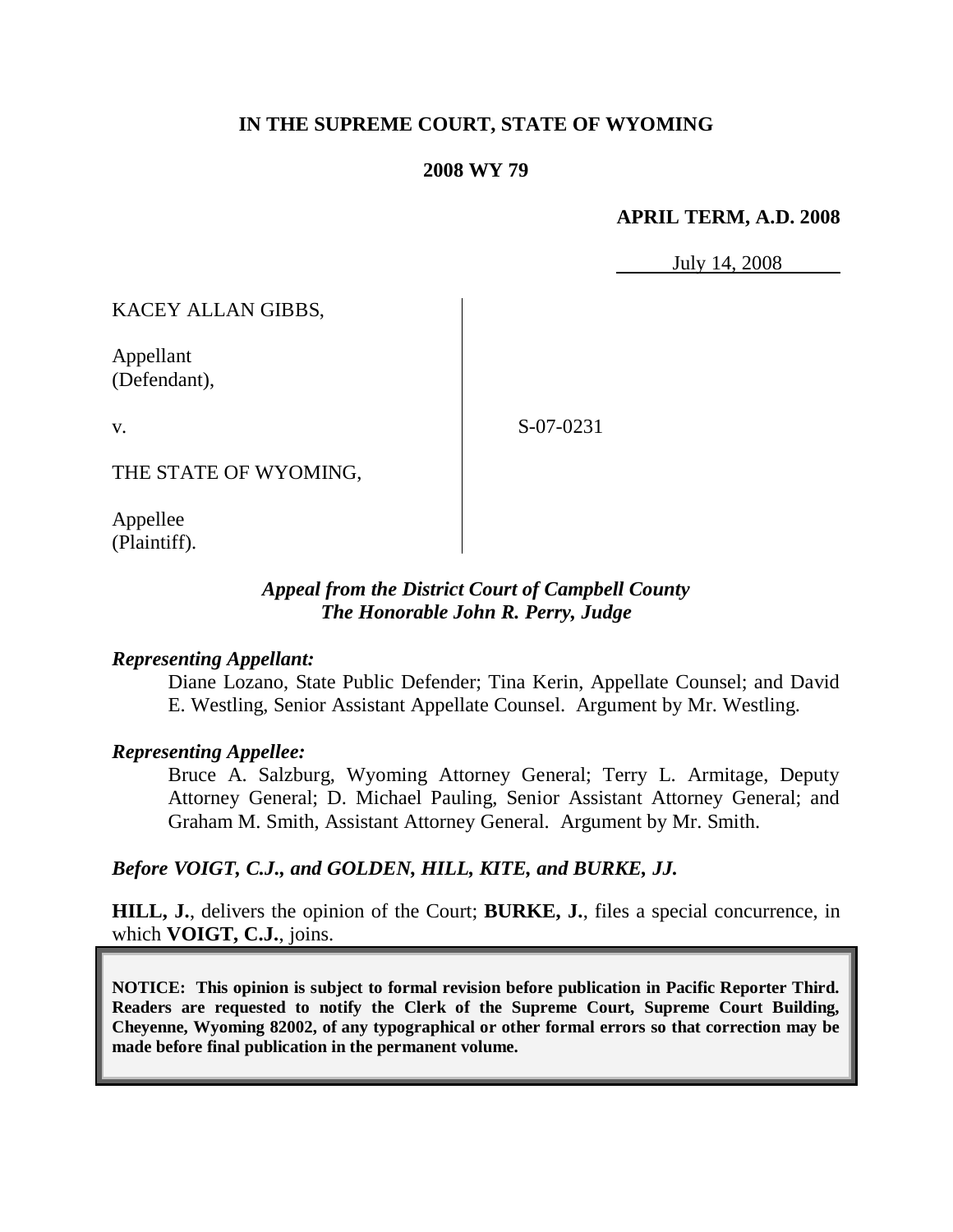**HILL,** Justice.

[¶1] Appellant, Kacey Allan Gibbs (Gibbs), seeks review of the district court"s judgment and sentence, asserting that, because the State violated the terms of the plea agreement entered into by the State and Gibbs, Gibbs should be permitted to withdraw his guilty pleas and plead anew. We will affirm.

#### **ISSUES**

[¶2] Gibbs raises this issue:

Should the judgment be vacated and [Gibbs] be allowed to withdraw his plea because the prosecutor violated the plea agreement?

The State views the issue differently:

Did [Gibbs] materially and substantially breach the plea agreement when he violated a number of [district] court orders prior to sentencing, thereby releasing the State from its obligations under the plea agreement.

## **FACTS AND PROCEEDINGS**

[¶3] On July 21, 2006, a felony information was filed in Circuit Court for the Sixth Judicial District alleging that on June 16, 2006, Gibbs knowingly defaced, injured or destroyed property of another in violation of Wyo. Stat. Ann. § 6-3-201 (a) and (b)(iii) (LexisNexis 2007). On November 13, 2006, a second felony information was filed in that same court, alleging that on October 28, 2006, Gibbs engaged in conduct that constituted felony stalking in violation in Wyo. Stat. Ann.  $\S$  6-2-506(b)(i) and (e)(iv) (LexisNexis 2007) and that he entered a motor vehicle with the intent to commit a larceny therein in violation of Wyo. Stat. Ann. § 6-3-301 (a) and (b) (LexisNexis 2007). Although never formally consolidated, the two separate criminal actions (and three felony charges) were treated by the district court in a single proceeding.

[¶4] Gibbs entered not guilty pleas to the charges described above on September 19, 2006, March 1, 2007, and August 2, 2007, respectively. Gibbs eventually entered into a guilty plea agreement with the State and a hearing was held on that matter on May 18, 2007. The plea agreement was not reduced to a writing prior to the plea being accepted, but the district court did summarize it in a written form, in his judgment upon the guilty pleas, as well as in his comments just prior to imposing sentence. Gibbs"s public defender outlined the plea agreement in these terms: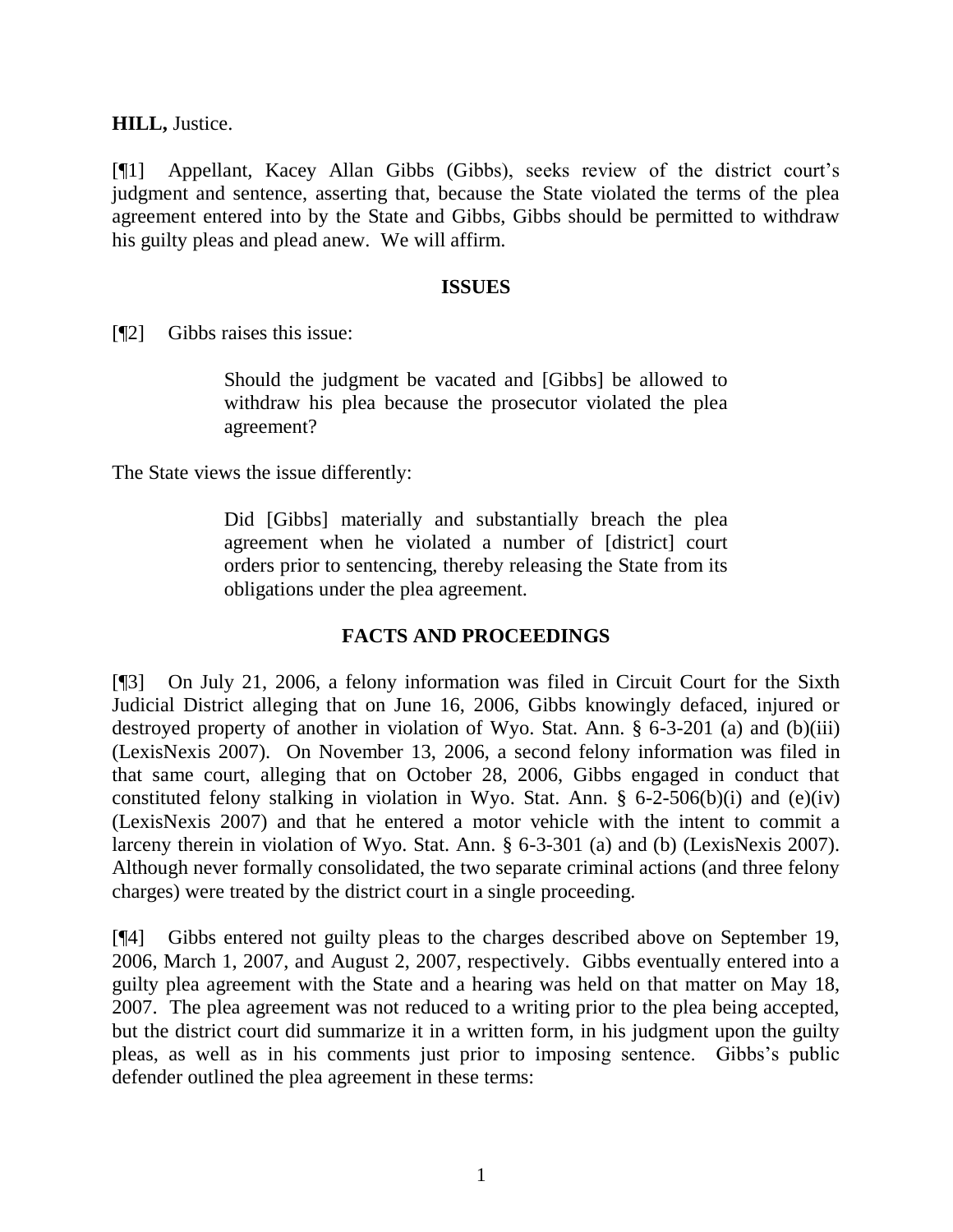Your Honor, the nature of the agreement is that the – the property destruction of the motorcycle would be reduced to a misdemeanor; that the defendant will plead guilty to that misdemeanor; that he will pay the full restitution of the motorcycle, which I believe is \$1,059.

He will also plead guilty to a felony stalking case, which will run – and the sentence will run concurrent with that on the misdemeanor; that the burglary case would be dismissed. He would get treatment as designated by the ASI [Addiction Severity Index]. The State has agreed to recommend a split sentence involving VOA [Volunteers of America] thereafter, and that they've also agreed to allow him to remain out on bond provided there are no bond violations of any sort.

The prosecutor added this: "It would also obviously mean that he's to continue to lead a law-abiding life and have no contact with the victim in the stalking matter, Your Honor."

[¶5] At that hearing, Gibbs expressed concern about the status of his visitation with his son. His son was with his mother, and it was the mother that Gibbs was accused of stalking in violation of a protection order. The district court clarified for Gibbs:

> …Sir, I need you to understand that insofar as almost all of this, the Court has no say in it. The one part the Court does have say in has to do with the sentencing. Whatever sentence you get, even if it's different than the recommendation, if I decide to give you a split sentence or not, if I decide to send you to VOA or not, if I decide that you"re – whatever sentence you get on the motorcycle incident is going to run consecutive as opposed to concurrent, whatever I give you, you have to accept. Sentencing is solely within the province of the Court.

> I will listen to the recommendations and the reason for the recommendations. I will review the presentence investigation report from the Department of Corrections, sir. But at the end of the day, whatever orders I enter on sentence, even if they're different than that part of the plea agreement, you"ll have to accept them.

> > Do you understand that?

Gibbs stated that he did understand, and the district court continued: "You will not be able to withdraw your plea of guilty and you won"t be able to go back on this deal. Do you understand that?" Gibbs stated that he did understand. Furthermore, the district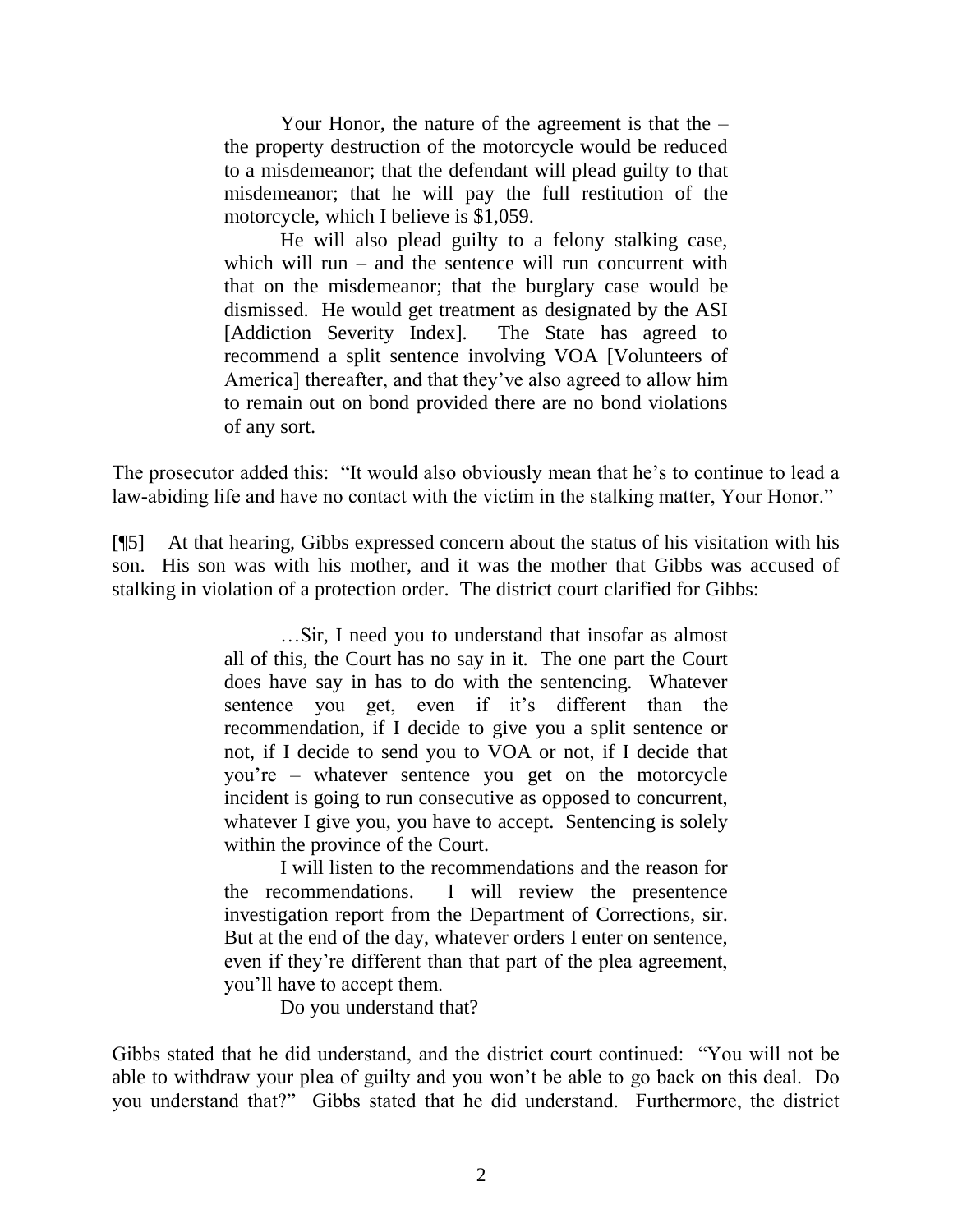court explained to Gibbs, in great detail, the conditions to be imposed upon him during his release pending sentencing, including no contact with the mother of his son and no use or possession of alcohol or being in a place where alcohol is served. In closing, the district court queried: "I like to call this my favorite stupid question, but it's to make a point. Do you think it would be a good idea or bad idea for you to get in more trouble between now and the next time I see you?" Gibbs replied: "It would be the stupidest thing I've ever done in my life probably." Judgment was entered on the guilty pleas on June 11, 2007.

[¶6] On August 30, 2007, Gibbs appeared before the district court for sentencing. At the outset of those proceedings, the district court took note that Gibbs was released following entry of his guilty pleas but "he"s had some additional complicating features that have placed him back in the custody of the sheriff."<sup>1</sup> The district court then asked for the State's recommendation and the prosecutor replied:

> …At the time this plea bargain was entered into it contained both a charging [section] and a sentencing proposal to the Court. I feel Mr. Gibbs has violated both the spirit and the letter of the plea agreement, and I do not regard the sentencing agreement as being appropriate anymore.

> In that connection, Your Honor, I"d note to the Court that less than one month after he entered his pleas of guilty to these charges, we had filed a petition to revoke his bond because he had violated by drinking. He had violated it through apparent violence. He had violated the no-contact provision of his bond with the victim in this case, in the stalking case, and quite frankly, I think that his behavior, plus his prior record, leads to this recommendation:

> That in docket 4679, the destruction of property case, he should receive a sentence of one year. Restitution should be awarded in the amount of \$1,059 to [the victim].

> And in docket number 4738, I believe he should be sentenced to no less than three nor more than five years. Said sentence to run concurrent to the sentence in docket 4679.

[¶7] In response, Gibbs"s attorney argued strenuously that Gibbs be sentenced in accordance with the plea agreement, which had been reduced to writing by the district court. Furthermore, defense counsel contended that Gibbs"s punishment should not be based upon unproven violations of the conditions of his release pending sentencing, or upon yet unproven criminal charges for which he might be punished in the future.

 $\overline{a}$ 

<sup>1</sup> That complicating factor appears to be that Gibbs was charged with concealing stolen property in the interim.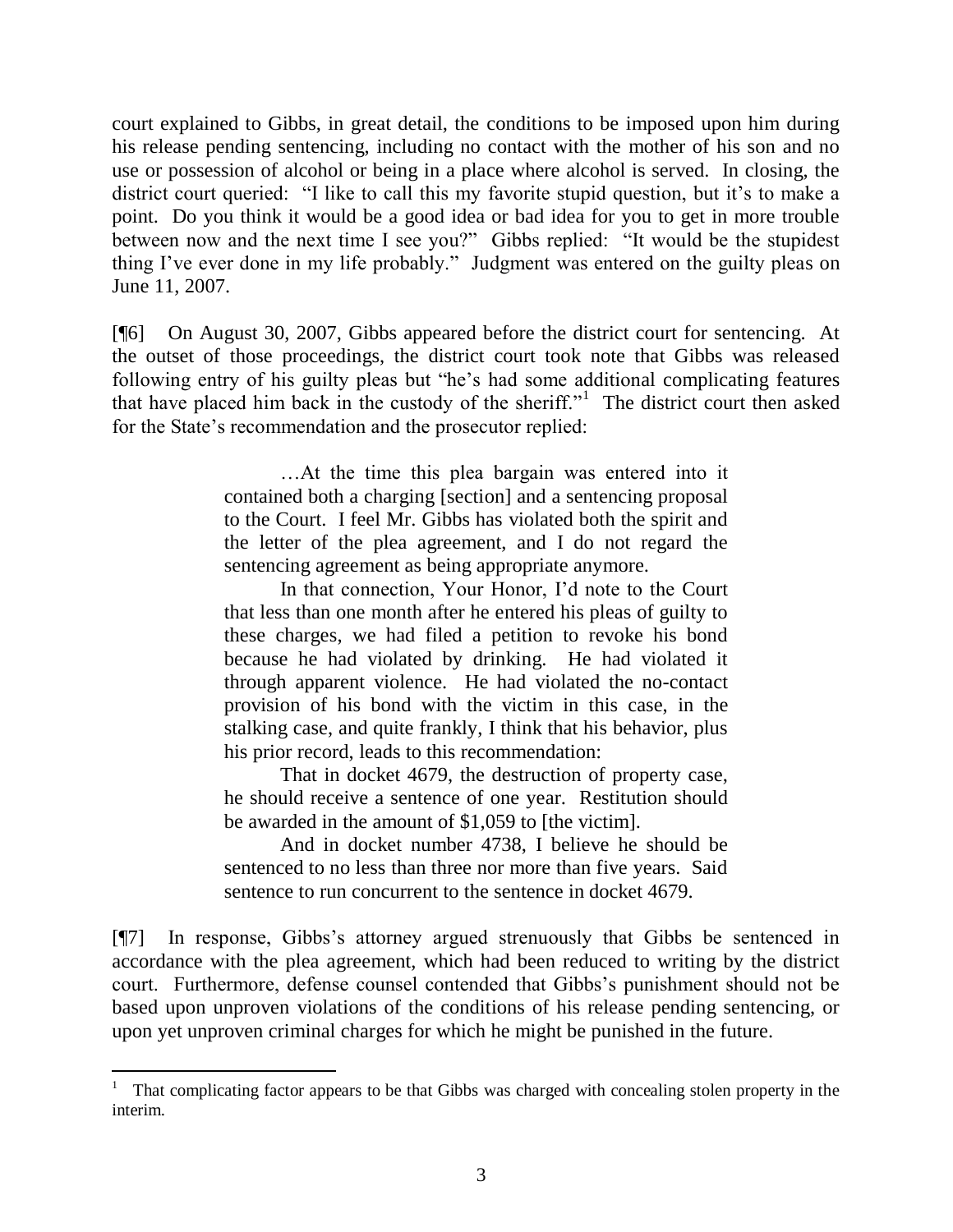[¶8] Sentence was entered on September 7, 2007. Gibbs was sentenced to six months in jail on the misdemeanor property destruction charge. On the felony stalking charge, he was sentenced to three to six years of imprisonment. The sentences are concurrent. The sentences were stayed pending the outcome of Cr. 4861 (see Footnote 1, infra). Gibbs has not filed a motion in the district court to withdraw his guilty plea based on the circumstances of this case, as he perceives them.

#### **DISCUSSION**

[¶9] The applicable standard of review is well-summarized in *Frederick v. State*, 2007 WY 27, ¶ 13, 151 P.3d 1136, 1141 (Wyo. 2007):

> When a plea of guilty is entered as a result of a plea agreement, any promises made by the State must be fulfilled and whether a prosecutor has violated an alleged agreement is a question that is reviewed de novo. *Spencer v. State*, 2005 WY 105, ¶ 12, 118 P.3d 978, 982-983 (Wyo.2005). A plea agreement is a contract between the defendant and the State to which the general principles of contract law are applied. "When determining whether a breach of the plea agreement has occurred we:  $(1)$  examine the nature of the promise; and (2) evaluate the promise in light of the defendant's reasonable understanding of the promise at the time the plea was entered."" *Ford v. State*, 2003 WY 65, ¶ 11, 69 P.3d 407, 410 (Wyo.2003). The prosecutor "must explicitly stand by" the terms of any agreement; and if the State is unable to carry out the terms, the correct remedy is withdrawal of the plea. *Ford*, ¶ 18, 69 P.3d at 412. The State may not obtain the benefit of the agreement and at the same time avoid its obligations without violating either the principles of fairness or the principles of contract law. *Id*.

[¶10] Moreover, we have held:

…In determining whether a breach has occurred, we: (1) examine the nature of the promise; and (2) evaluate the promise in light of the defendant's reasonable understanding of the promise at the time the plea was entered. ""Principles of general contract law guide our analysis of the government's obligations under the agreement."" *Clingman* [v. *State*], 2001 WY 46, ¶ 20, 23 P.3d [27,] 31 [(Wyo.2001)] (quoting [*United States v.*] *Peterson*, 225 F.3d [1167,] 1170-71 [(10th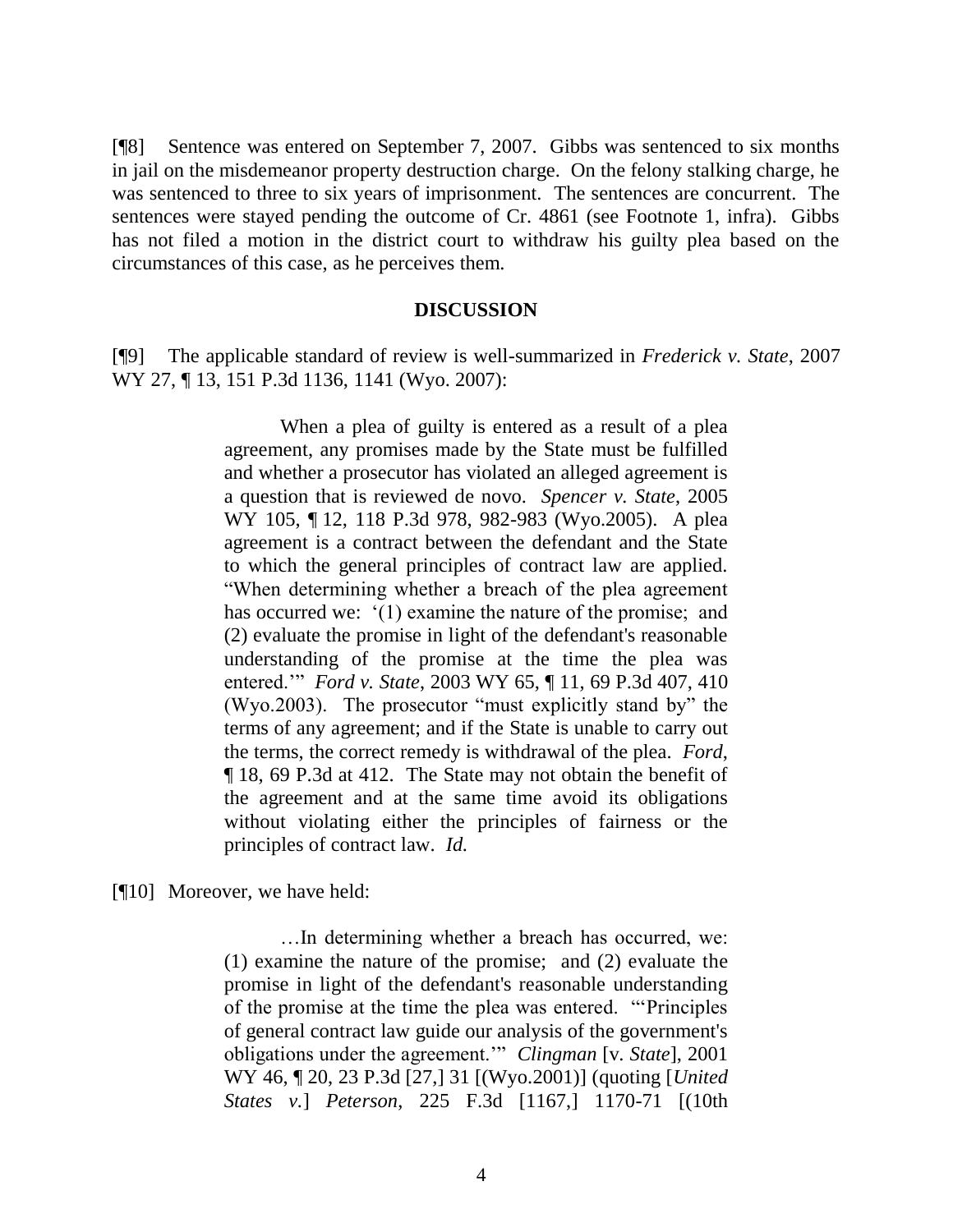Cir.2000), cert. denied, 531 U.S. 1131, 121 S.Ct. 893, 148 L.Ed.2d 799 (2001)]). It follows that, "as in contract," a party should not be released from its obligations under a plea agreement absent another party's material or substantial breach of that agreement. A material or substantial breach is one that goes to the whole consideration of the agreement. Several factors are relevant to whether a breach is material or substantial, including the extent to which the non-breaching party will be deprived of the benefit it reasonably expected and the extent to which the breaching party"s conduct comports with the standards of good faith and fair dealing.

[¶11] *Schade v. State*, 2002 WY 133, ¶ 5, 53 P.3d 551, 554 (Wyo. 2002) (citing *Browning v. State*, 2001 WY 93, ¶ 32, 32 P.3d 1061, [1071] (Wyo. 2001)).

[¶12] The procedures that govern plea agreements are well-defined in W.R.Cr.P 11(e):

(e) *Plea Agreement Procedure*. --

(1) In General. -- The attorney for the state and the attorney for the defendant or the defendant when acting pro se may engage in discussions with a view toward reaching an agreement that, upon the entering of a plea of guilty or nolo contendere to a charged offense or to a lesser related offense, the attorney for the state will do any of the following:

> (A) Agree not to prosecute other crimes or move for dismissal of other charges; or

> (B) Make a recommendation, or agree not to oppose the defendant's request, for a particular sentence, with the understanding that such recommendation or request shall not be binding upon the court; or

> (C) Agree that a specific sentence is the appropriate disposition of this case.

The court shall not participate in any such discussions.

(2) Disclosure of Agreement; Decision of Court. -- If a plea agreement has been reached by the parties, the court shall, on the record, require the disclosure of the agreement in open court or, on a showing of good cause, *in camera*, at the time the plea is offered. **If the agreement is**  of the type specified in subdivision  $(e)(1)(A)$  or  $(e)(1)(C)$ ,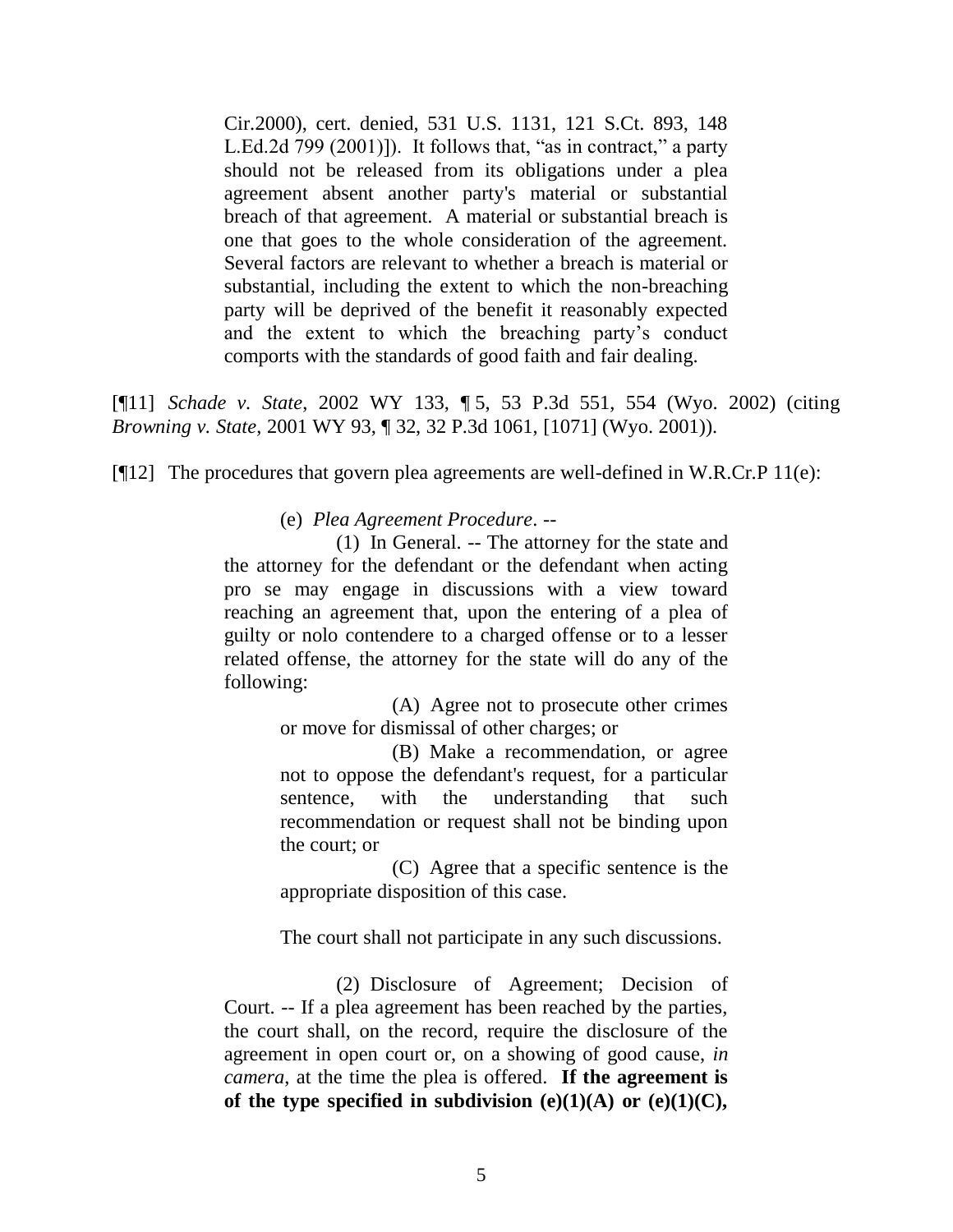**the court may accept or reject the agreement, or may defer its decision as to the acceptance or rejection until there has been an opportunity to consider the presentence report**. **If the agreement is of the type specified in subdivision (e)(1)(B), the court shall advise the defendant that if the court does not accept the recommendation or request, the defendant nevertheless has no right to withdraw the plea**. [Emphasis added.]

(3) Acceptance of Agreement. -- If the court accepts the plea agreement, the court shall inform the defendant that it will embody in the judgment and sentence the disposition provided for in the plea agreement.

(4) Rejection of Agreement. -- If the court rejects the plea agreement, the court shall, on the record, inform the parties of this fact, advise the defendant personally in open court or, on a showing of good cause, *in camera*, that the court is not bound by the plea agreement, afford the defendant the opportunity to then withdraw the plea, and advise the defendant that if the defendant persists in a guilty plea or plea of nolo contendere the disposition of the case may be less favorable to the defendant than that contemplated by the plea agreement.

(5) Notification to Court. -- Except for good cause shown, notification to the court of the existence of a plea agreement shall be given at the arraignment or at such other time, prior to trial, as may be fixed by the court.

[¶13] When the proceedings at the change of plea hearing are considered in light of the district court's Judgment Upon Pleas of Guilty, to the extent the agreement was one identified by W.R.Cr.P.  $11(e)(1)(A)$  or  $(C)$ , it is clear that the district court deferred its decision as to the acceptance or rejection of the plea until there had been an opportunity for it to consider the presentence report. To the extent that the plea was one identified in W.R.Cr.P. 11(e)(1)(B), the district court was very explicit in telling Gibbs that it was not bound by the plea agreement, and that he would not be allowed to withdraw the plea if the bargained for sentence was not imposed. The presentence report indicated that the DOC had "no reason to disagree with the plea agreement." However, the district court expressed its dissatisfaction with that report and gave Gibbs an opportunity to have a new report prepared. Gibbs has not subsequently filed a motion to withdraw his guilty plea, so we are not confronted with any issue as to the trial court's abuse of discretion in denying such a motion. We are persuaded that Gibbs did not comply with the terms of the plea bargain, and he was the first to breach it. That does not necessarily justify a breach by the State in the form it took in this case, but Gibbs was clearly on notice that the State"s agreement was premised upon his obeying the law and the terms of his release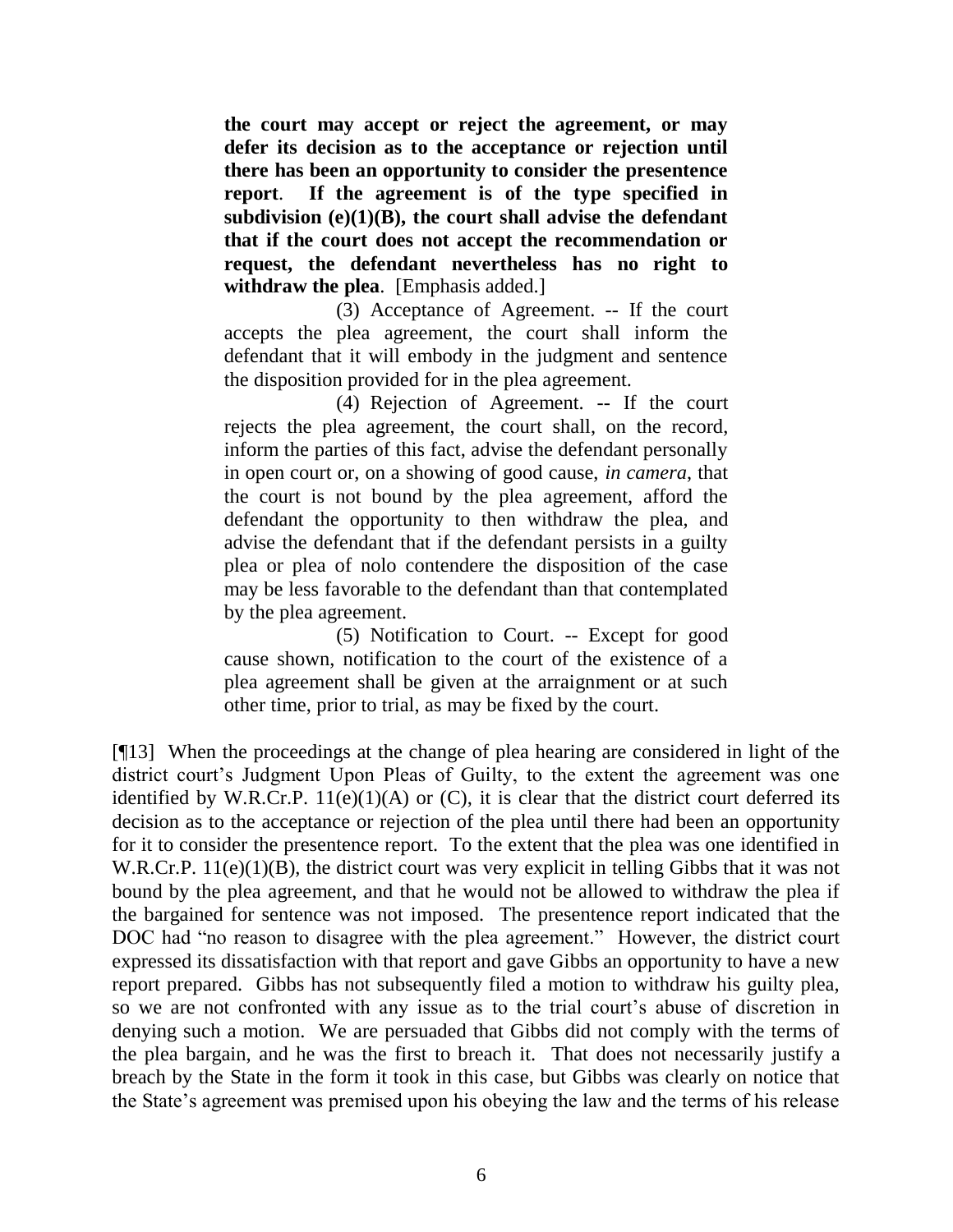on bond pending his sentencing hearing. Thus, the basis of our affirmance of the district court's sentence relies entirely upon the district court's compliance with the strictures of W.R.Cr.P. 11(e)(2). The district court, in effect, deferred its acceptance of the guilty plea until the time of sentencing and opted not to accept it in light of Gibbs"s conduct in the month preceding his sentencing, and Gibbs was fully informed of the possibility that the district court would not accept the plea bargain and that he would not be permitted to withdraw his guilty plea if that was the ultimate result.

## **CONCLUSION**

[¶14] The judgment and sentence of the district court are affirmed.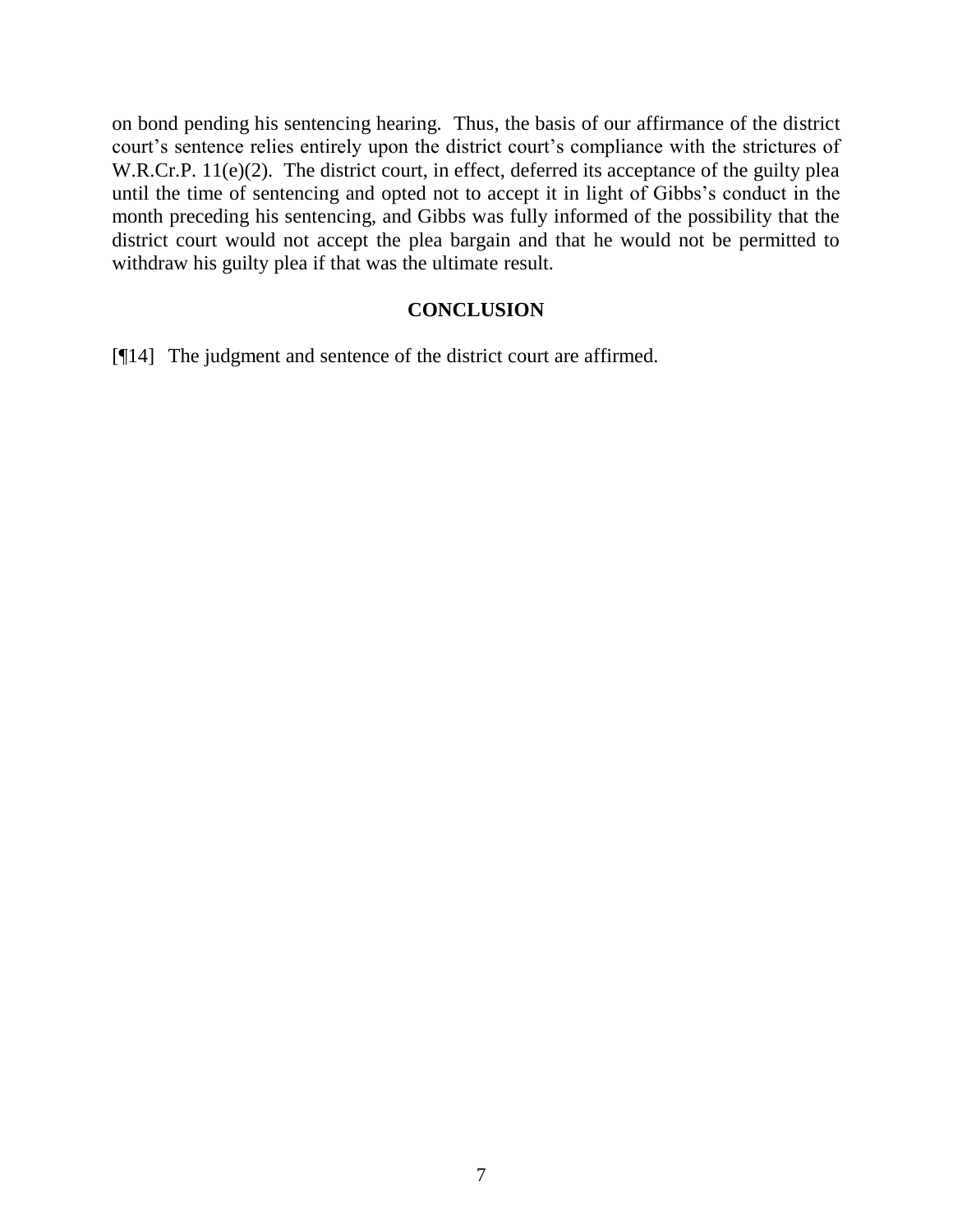**BURKE, Justice,** specially concurring, with whom **VOIGT, Chief Justice,** joins.

[¶15] I concur in the result reached by the majority. I write separately because I do not agree with the path taken by the majority to reach its decision to affirm.

[¶16] The pivotal issue in this appeal, as identified by both parties, is whether the State breached the plea agreement. The majority opinion does not directly resolve this issue. Instead, it holds that the sentence should be affirmed solely because of "the district court's compliance with the strictures of W.R.Cr.P.  $11(e)(2)$ ." This holding implies that the State is free to breach a plea agreement so long as a defendant has been advised that the court is not bound by the agreement and the defendant has also been advised that he cannot withdraw his guilty plea if the court does not impose the recommended sentence. However, such an advisement is required in every plea agreement made pursuant to W.R.Cr.P.  $11(e)(1)(B)$ . If this advisement relieved the State of its obligation to comply with the plea agreement, it would render the State"s promise to make a sentencing recommendation illusory.

 $[917]$  The court's discretion to accept or reject a sentence recommended pursuant to a plea agreement does not relieve the State from complying with that agreement. When a defendant enters a guilty plea in exchange for a promise from the State to recommend a specific sentence, the State is obligated to make the agreed-upon sentencing recommendation. The court has discretion to accept or reject the recommendation, but the defendant is entitled to have the court consider the State"s recommendation when determining the appropriate sentence. This approach is consistent with our established precedent. "When a plea of guilty rests to any significant degree on a promise or agreement by the State, that promise must be fulfilled." *Herrera v. State*, 2003 WY 25, ¶ 8, 64 P.3d 724, 727 (Wyo. 2003); *Rutti v. State*[, 2004 WY 133, ¶ 42, 100 P.3d](http://www.lexis.com/research/xlink?app=00075&view=full&searchtype=get&search=2004+WY+133%2C+P41)  [394, 410 \(Wyo. 2004\).](http://www.lexis.com/research/xlink?app=00075&view=full&searchtype=get&search=2004+WY+133%2C+P41) "[A] prosecutor must explicitly stand by those terms agreed upon and may not play "fast and loose" with the established terms reached between the parties in a plea agreement." *Herrera*, 18, 64 P.3d at 729. "[A] party should not be released from its obligations under a plea agreement absent another party"s material or substantial breach of that agreement." *Browning v. State*, 2001 WY 93, ¶ 32, 32 P.3d 1061, 1071 (Wyo. 2001); *Schade v. State*[, 2002 WY 133, ¶ 5, 53 P.3d 551, 554](http://www.lexis.com/research/xlink?app=00075&view=full&searchtype=get&search=2002+WY+133%2C+P5)  [\(Wyo. 2002\);](http://www.lexis.com/research/xlink?app=00075&view=full&searchtype=get&search=2002+WY+133%2C+P5) *Herrera*[, ¶ 12, 64 P.3d at](http://www.lexis.com/research/xlink?app=00075&view=full&searchtype=get&search=2003+WY+25%2C+P12) 727.

[¶18] Nevertheless, I would affirm the district court"s decision because the record establishes that Mr. Gibbs materially breached the plea agreement prior to the time when the State was obligated to perform. "It is axiomatic that, if a defendant fails to comply with a plea agreement, the [S]tate is not bound by that agreement." *[Schade](http://www.lexis.com/research/xlink?app=00075&view=full&searchtype=get&search=2002+WY+133%2C+P8)*, ¶ [8, 53 P.3d at 555.](http://www.lexis.com/research/xlink?app=00075&view=full&searchtype=get&search=2002+WY+133%2C+P8) I believe it is equally axiomatic, however, that when a defendant complies with a plea agreement, the State must also fulfill its part of the bargain. That